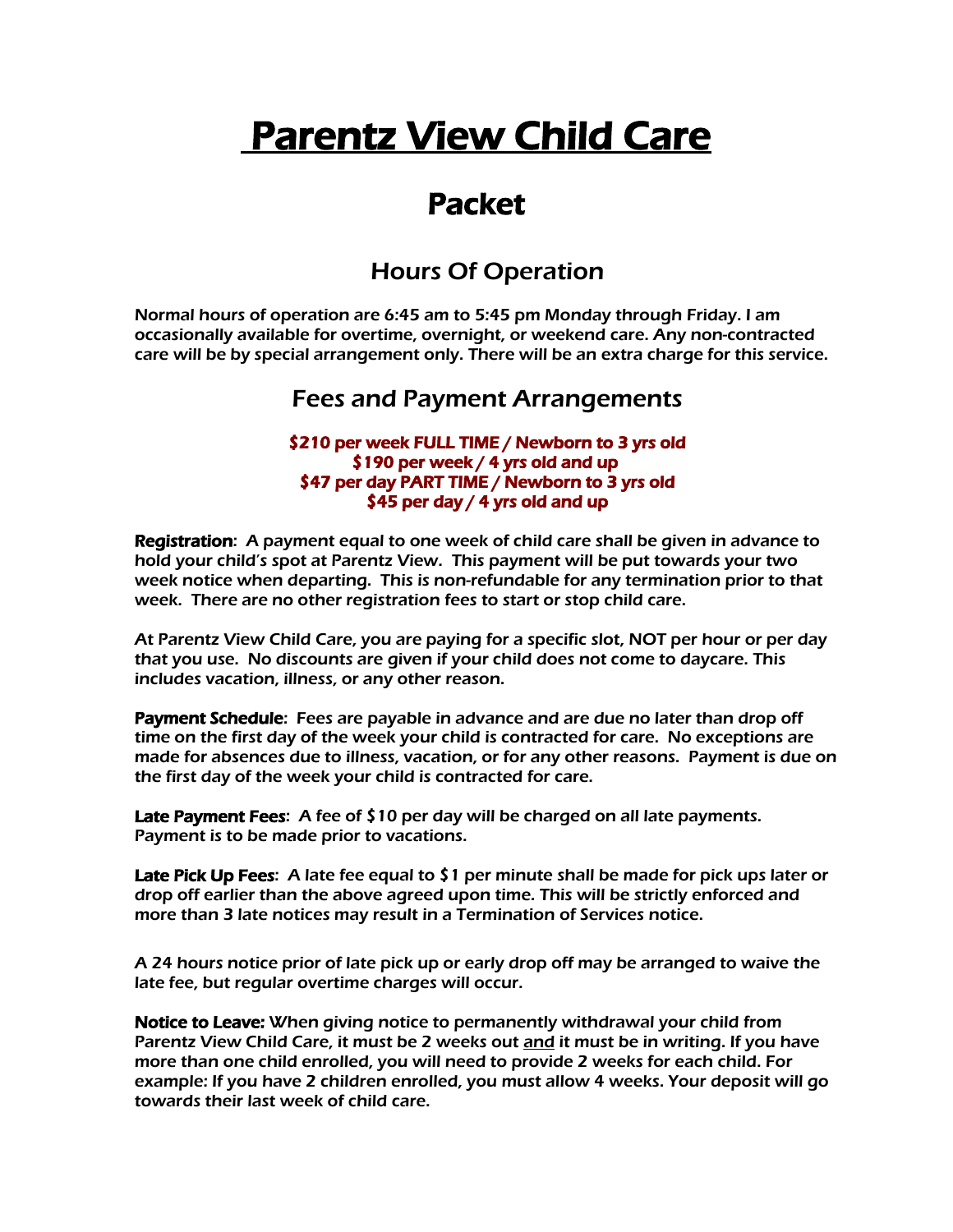## Holidays and Closures

Daycare will be closed with pay on all government holidays.

These are my only days off during the year. If you have additional days off for these holidays or any other holidays, you are still required to pay for those days because I will still be open. Dates are subject to change.

## Medical Emergencies

Minor bumps, scratches, and bruises are almost unpreventable, but I make every effort to keep the children safe through supervision and child-proofing. Minor injuries receive appropriate first-aid, along with hugs and kisses. If any excessive injury or illness occurs, you will be contacted immediately. If necessary, your child will be taken to the nearest hospital where you can meet us. I am prepared with a couple of qualified care givers that can step in and watch my daycare children when an unanticipated event happens.

## Medication

Both prescription and non-prescription medication, ointments, and creams can be given to your child if needed. These must be labeled with the child's name on it and be provided by the parent.

#### Meals

All food will be provided with no additional charge. This includes breakfast for children arriving before 8:30am, a lunch, and a healthy snack after nap time. I will also supply bottled water throughout the day as needed, along with milk and juice. Parents are responsible for feeding their child if they arrive after mealtimes. Lunch will be served at 11:30am everyday. Infants are always fed on demand. Written feeding instructions are required from parents of infants, including types of food, formula/breast milk, amounts per serving and times of feedings. Parents are responsible for providing formula for your infant if you are not breastfeeding. If your child has certain food allergies that require a strict diet, I prefer you send their premade meals along with them daily so that there is no mistake made. There is no room for error when it comes to a child and an allergic reaction that can be prevented.

## Nap Time

Each child 5 years of age or younger are required to have a rest period. If your child no longer takes naps, he/she may lay quietly on their nap time map until it is time for everyone to wake up. If your child has a special blanket or stuffed animal that they sleep with, they can bring it with them. Nap time starts at about 12:30pm everyday and usually last until 2:30pm. I will not let a child sleep past 3:00pm, so that they can sleep for you at night. I also ask parents not to bring their children in or pick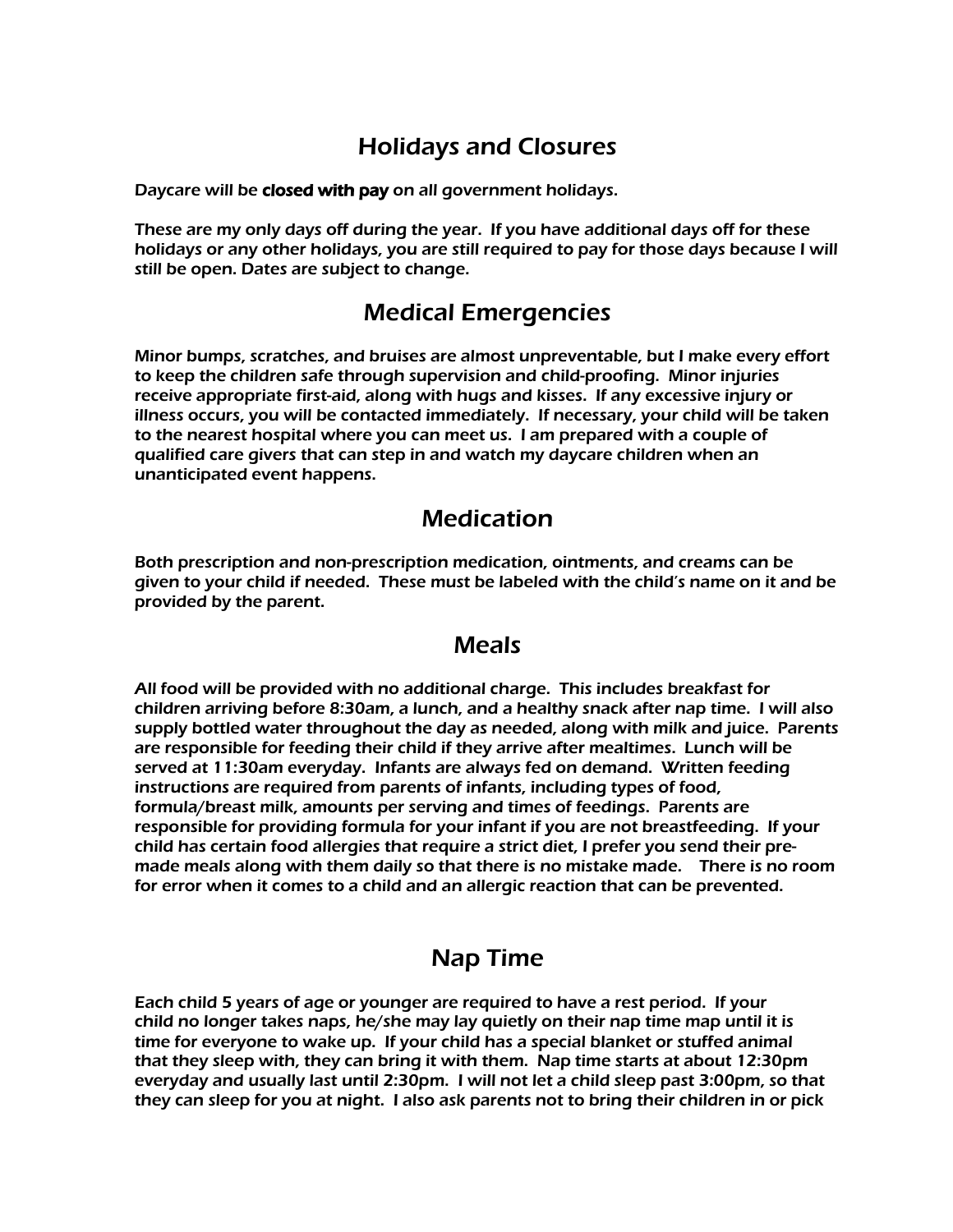them up during this time, as it is very disruptive to the other children.

## Learning Activities

I provide fun and entertaining learning activities. We have color flash cards, shapes, numbers, and alphabets. Some of the activities include arts & crafts, music and singing, stories, games, puzzles, play-doh and chalk. Other activities include playing outside in the toy cars, swings, slides, jump rope, tunnels, hide and seek, picnics, gardening, and water play. If you do not feel comfortable with letting your child interact in water play with blow up pools, please address me with your concerns.

## House Rules

The following rules are enforced for the safety and well-being of everyone and my property. There is no running in the house, no hitting, pushing, biting, screaming or screeching, jumping on the beds, grabbing, kicking or pinching. Obscene language is not allowed. Children are not allowed to walk around the house with food or cups without spill proof lids. Respectful treatment of other children and all property, toys, and furniture are expected. Willful destruction of property will be charged to the parent at the cost to replace it.

## **Discipline**

My philosophy is that you use discipline to teach children. I achieve this through consistency, love, and firmness. The children are explained the rules of the daycare frequently so that all know the guidelines. Once a child understands the rules and disobeys them, the following appropriate guidance will be used. Reminding, Redirection, Warnings, Time-Outs, Removal of Privilege, and at the last resort when a child's behavior is continually upsetting or dangerous to myself and/or others, a conference will be called with the parents and they will have to be picked up. If the problem cannot be resolved, arrangements will have to be made for the child to go elsewhere for care.

## Potty Training

I will be more than happy to help parents with potty training, provided that it is not done before the age of 2  $\frac{1}{2}$  years old. Parents must initiate the process at home first, whether it is over a weekend or on vacation. I expect parents to work with me in this process which means once potty training is initiated, he/she must wear underwear at all times. Putting your child into a diaper for your convenience because you are going out to the store, will only confuse the child and delay the training process. This should only take 1 week to do, if the child is ready. I will not

participate in this process if I don't think the child is capable of doing it. Children must wear appropriate clothing in this period. No over-alls, onesies, belts or jeans with buttons or snaps. Extra clothes must be sent to daycare during this time.

## General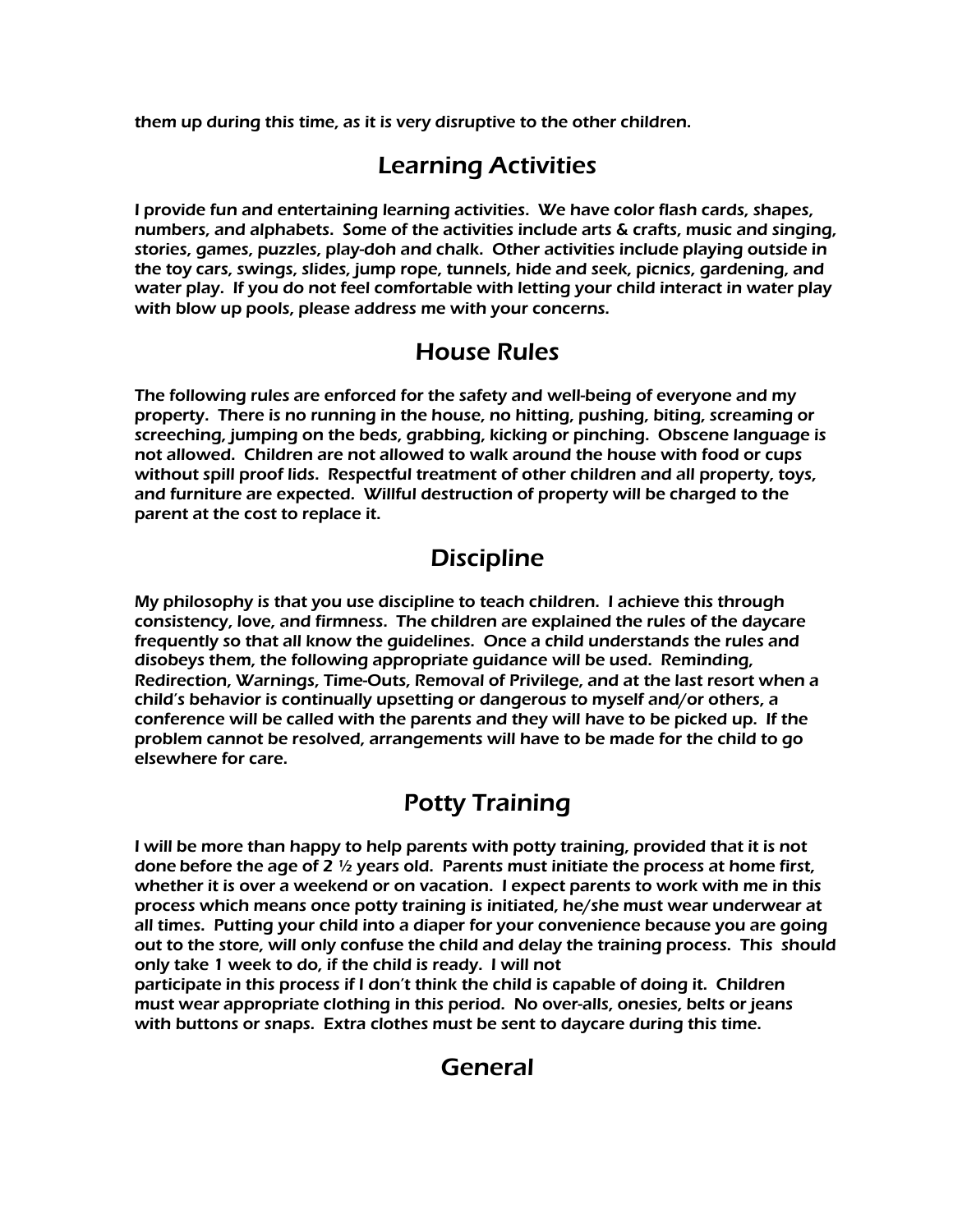- \*Parents can bring a special food or treat on their child's birthday. I will always have a little something planned for that day as well.
- \*I do not recomand that children bring their own toys to daycare. If you think that your child will be willing to share, then we can test it out. If this becomes a problem, I will confiscate it and they will no longer be able to bring the toy(s). I have more than enough toys here already. I am also not responsible for lost or damaged toys.
- \*Some children are hesitant and sometimes cry during drop off. This is normal. Please be very breif (no longer than 3 minutes, is sufficient) during this time. The longer you delay the departure, the harder it gets for your child. A smile, a cheerful goodbye kiss and a reassuring word that you always come back, is all you need to do.
- \*During pick up, it is very important that you back up my rules at this time. Your child will usually get excited and start showing off for you by doing something they are not allowed to do. If you do not correct them, I will remind your child of his/hers inappropriate behaviors being displayed and take action to correct them myself, if needed.
- \*Appropriate clothing is needed everyday for the current weather. Please be ready with supplies, such as, socks and shoes, a jacket and a hat. Soiled clothes will be sent home in a bag and a new clean pair should be brought back the next day. Please label your child's name on everything.
- \*I also take lots of pictures of our daily activities. I have my own website that I like to post them on for all parents to see. You can copy and paste them to your computer so that you can keep these precious moments forever in their photo album. My website is www.parentzview.com. If you don't want your child's pictures to be on my website, please make me aware of this. I also have a Facebook Page. You can find me by the name Nicole Crist Scott, friend me, then check out my page, Parentz View Child Care. I also upload pictures of our daily activities and tag the parent's in them.
- \*Parents are required to keep me informed of any change of address, telephone numbers, or any changes that are permanent or even temporary.
- \*I always have my cell phone near by, but I am never fast enough to get to it in time before it stops ringing. If you would like to get ahold of me during the day, texting works best for me. That way if I'm changing a diaper, I can get back to you after I have finished and Washed my hands.

\*I do occasionally accept children for drop-in care if I have a space available. Therefore, if you tell me that you will not be bringing your child in, there is a chance I will fill your spot for that day.

## What to bring on your first day of Daycare…

\*Diapers and wipes. (If needed)

\*Change of clothes to keep in their cubby.